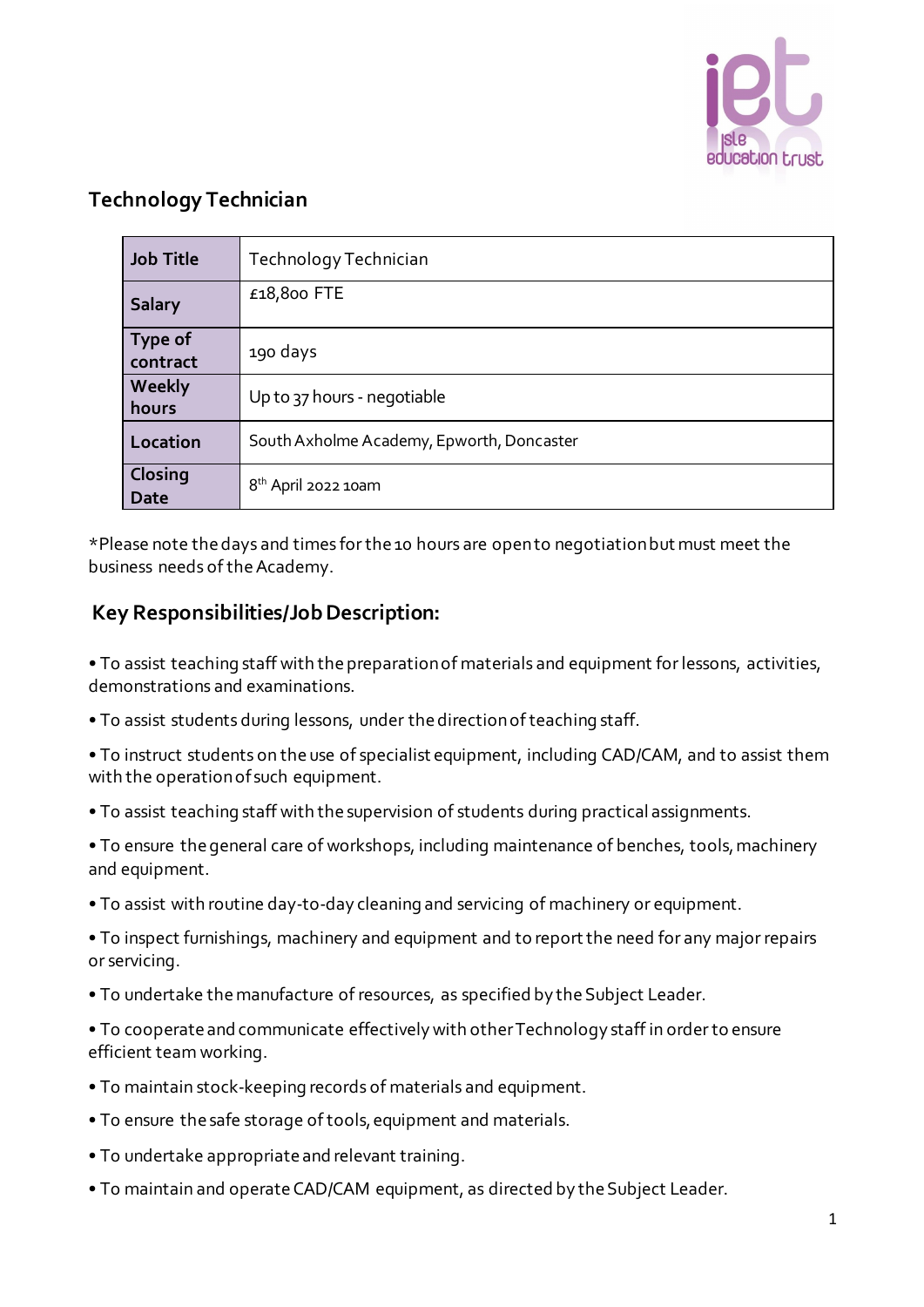

• To liaise with outside agencies regarding Health & Safety inspections, PAT testing and dust extraction issues.

- To maintain workshop first aid kit and become trained First Aider.
- Carry out any other duties commensurate with the grade and general responsibilities of the post
- Maintain health and safety and carry out all work in accordance with safe working practices.
- Comply with Health and Safety Regulations.

### **All Trust Staff Should:**

• Work with all students ensuring equality of opportunity for all.

• Take responsibility for Safety and Welfare of all students, raising any concerns following the Academy/Trust protocols and procedures.

- Work proactively and effectively in partnership with all stakeholders.
- Carry out a share of statutory supervisory duties.
- Treat students with dignity and build relationships rooted in mutual respect and at all times observing proper boundaries appropriate to the professional position.
- Participate in CPD relevant to the role.
- Accompany teaching staff and students on visits, trips and out of school activities as required·
- Demonstrate an understanding of and take responsibility for promoting high standards of literacy including the correct use of spoken English and numeracy.
- Participate in arrangements for examinations and assessments.
- Take an active role in promoting good behaviour in and around the Academy/Trust.
- Ensure that students adhere to the uniform code and apply sanctions when this code is breached.

• Develop an academy learner mind-set – the attitudes, skills and learning habits needed to become an inspired, confident and independent learner.

- Be a positive role model and demonstrate consistently and effectively the positive attitudes, values and behaviour which are expected of students.
- Work as a team member and identify opportunities for working with colleagues and sharing the development of effective practice with them.

• Regularly review the impact of their work and its impact on students' progress, attainment and well-being, refining approaches where necessary and responding to advice and feedback from colleagues

- Proactively participate with arrangements made in accordance with the Appraisal Policy
- Have professional regard for the practice, ethos and policies of the Academy/Trust and maintain high standards in your own attendance and punctuality.
- Operate at all times within the stated policies and practices of the Academy/Trust.
- Contribute positively and effectively to the whole Academy/Trust ethos

• Cooperate with other staff members to ensure a sharing and effective use of resources to the benefit of the Academy, individual departments and students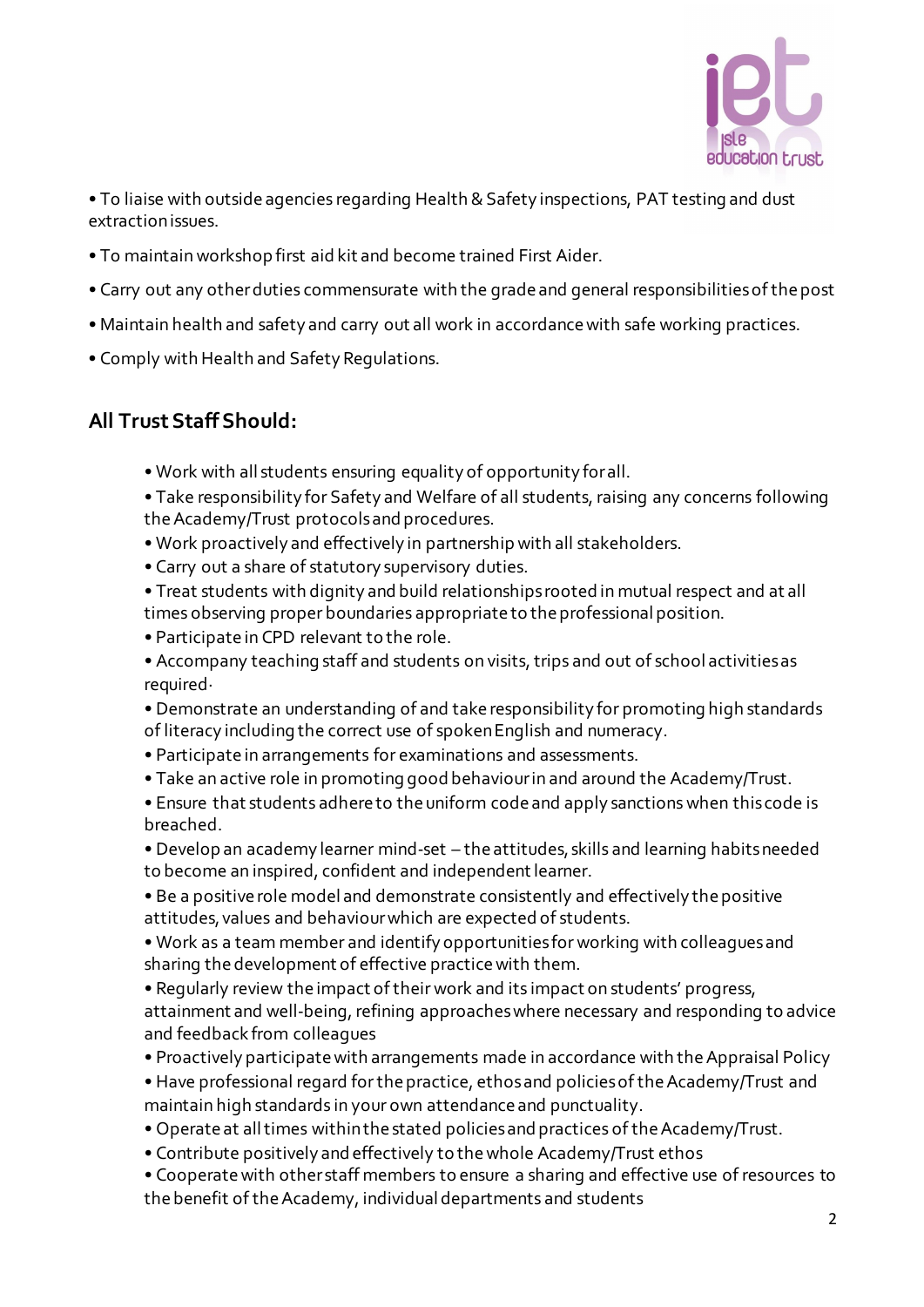

• Attend and participate in appropriate calendared meetings

• Take responsibility for own professional development and duties in relation to Academy policies and practices

- Liaise effectively with staff, students, parents and governors
- Ensure compliance with Health and Safety at Work Act 1974 and all other policies related to health and safety, and to ensure compliance with the Data Protection Act 1988.
- Ensure compliance with data protection laws and safeguarding procedures.
- Carry out any other duties as directed by the Principal as may from time to time be agreed in accordance with the nature of the job described above

This is not an exhaustive list of tasks and job descriptions will be continually reviewed and changed according to the needs of the Academy and Trust.

Post holders will be expected to be flexible in undertaking duties and responsibilities attached to their post and may be asked to perform duties, which reasonably correspond to the general character of the post and are commensurate with its level of responsibility. This job description is provided for guidance only and does not form part of the contract of employment.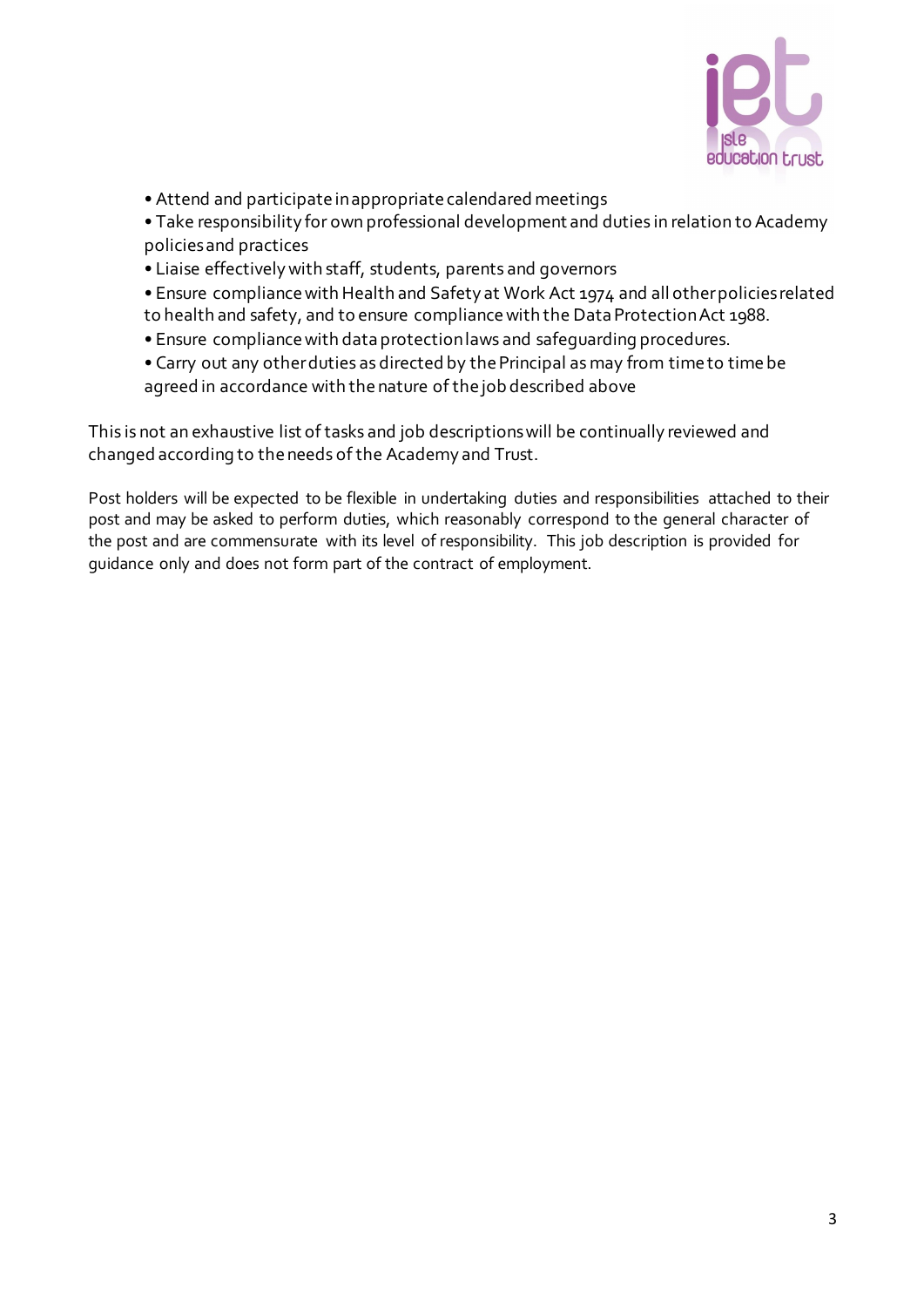

# Person Specification Application (A), Interview (I) Task (T), Reference (I)

| Professional knowledge, skills and understanding                                                                                                           | <b>Essential</b> | <b>Desirable</b> |
|------------------------------------------------------------------------------------------------------------------------------------------------------------|------------------|------------------|
| Ability to work both as a member of a team and on own and to deal with any unexpected<br>problems that may arise                                           | ΑI               |                  |
| GCSE Maths and English, grade C or above                                                                                                                   |                  | Α                |
| Knowledge of COSHH and Design Technology guidelines                                                                                                        |                  | AIT              |
| Ability to relate well to children and adults                                                                                                              | ΑI               |                  |
| Ability to work in an organised and methodical manner                                                                                                      | ΑI               |                  |
| Ability to complete tasks to desired standards and to work to time constraints                                                                             | AIT              |                  |
| Some knowledge of Health and Safety procedures and precautions as they relate to the<br>operation of science equipment and chemicals                       | AIT              |                  |
| Ability to read, understand, follow and respond appropriately to instructions                                                                              | AIT              |                  |
| Display a conscientious and logical approach to the variety of tasks necessary for the<br>smooth and efficient running of the academy                      | AIT              |                  |
| Knowledge of subject/technical area                                                                                                                        | AI               |                  |
|                                                                                                                                                            |                  |                  |
| <b>Experience</b>                                                                                                                                          | <b>Essential</b> | <b>Desirable</b> |
| General understanding of academy policies and procedures relating to health and safety,<br>behaviour, attendance, equal opportunities and child protection | AIT              |                  |
| Experience of working in a workshop environment                                                                                                            |                  | Α                |
| Experience of working with young people                                                                                                                    |                  | ΑI               |
| <b>Practical Skills</b>                                                                                                                                    | <b>Essential</b> | <b>Desirable</b> |
| Flexible approach to work as well as good organisational and communication skills                                                                          | AIR              |                  |
| Ability to work collaboratively and effectively within a team                                                                                              | AIR              |                  |
| Ability to work independently and to show initiative                                                                                                       | AIR              |                  |
| Ability to work under pressure, prioritise and meet deadlines                                                                                              | AIRT             |                  |
| Friendly, approachable and non-confrontational manner combined with the ability to be<br>firm                                                              | AIR              |                  |